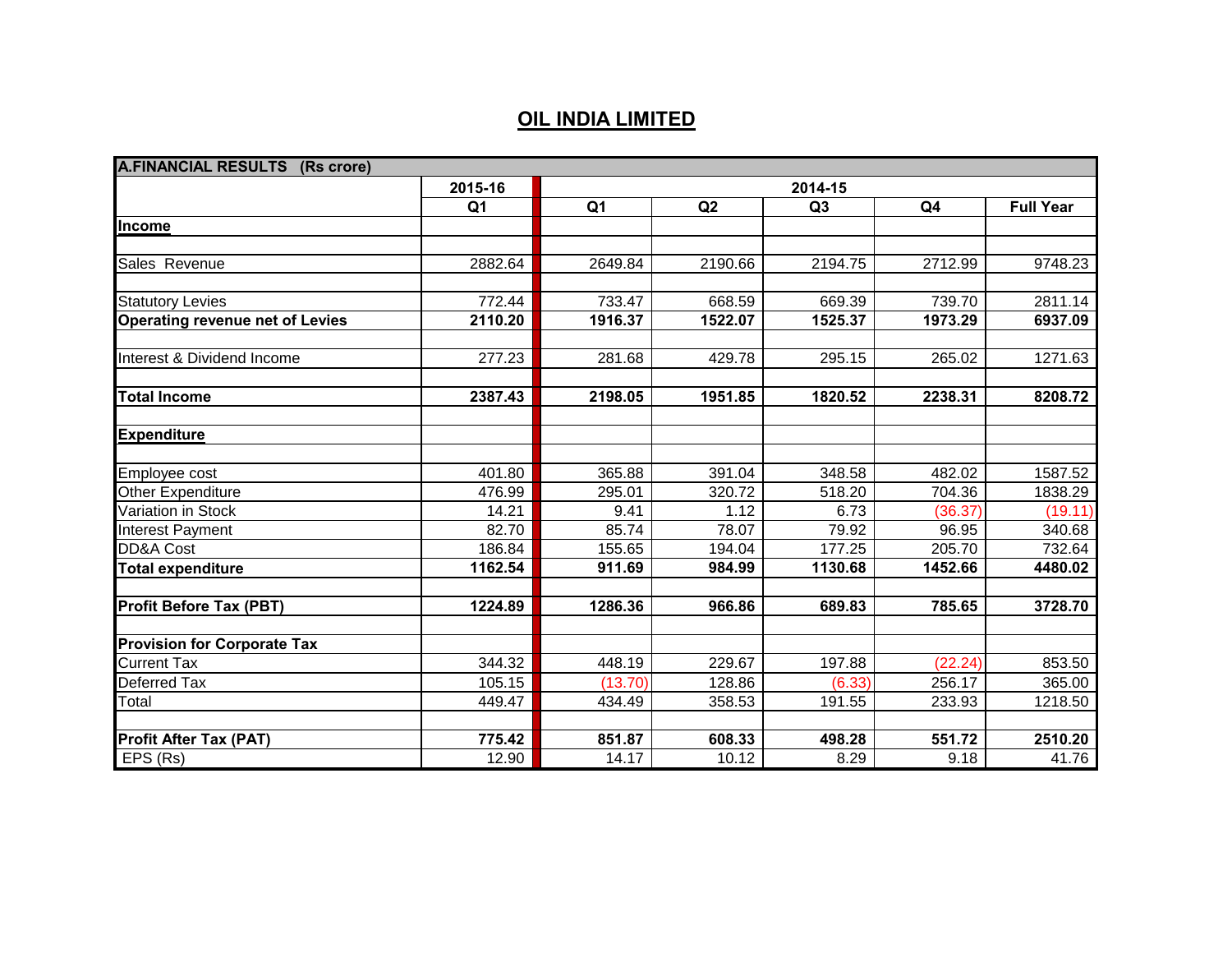| <b>B.PHYSICAL QTY</b> |                |                |         |        |                |                  |
|-----------------------|----------------|----------------|---------|--------|----------------|------------------|
|                       | 2015-16        |                | 2014-15 |        |                |                  |
|                       | Q <sub>1</sub> | Q <sub>1</sub> | Q2      | Q3     | Q <sub>4</sub> | <b>Full Year</b> |
| 1. Production         |                |                |         |        |                |                  |
| Crude Oil (MMT)       |                |                |         |        |                |                  |
| $-$ OIL               | 0.834          | 0.833          | 0.868   | 0.867  | 0.828          | 3.396            |
| - JV                  | 0.005          | 0.008          | 0.007   | 0.007  | 0.006          | 0.028            |
| Condensate            | 0.003          | 0.003          | 0.004   | 0.004  | 0.005          | 0.016            |
| Total (incl. JV)      | 0.842          | 0.844          | 0.879   | 0.878  | 0.839          | 3.440            |
| Gas (BCM)             |                |                |         |        |                |                  |
| $-$ OIL               | 0.642          | 0.677          | 0.694   | 0.688  | 0.664          | 2.722            |
| $-JV$                 | 0.000          | 0.000          | 0.000   | 0.000  | 0.000          | 0.000            |
| Total (incl. JV)      | 0.642          | 0.677          | 0.694   | 0.688  | 0.664          | 2.722            |
|                       |                |                |         |        |                |                  |
| O+OEG (MMT)           | 1.484          | 1.521          | 1.573   | 1.566  | 1.503          | 6.162            |
| LPG (TMT)             | 9.306          | 9.194          | 10.358  | 12.254 | 11.764         | 43.570           |
| 2.Sales               |                |                |         |        |                |                  |
| Crude Oil (MMT)       |                |                |         |        |                |                  |
| - OIL                 | 0.836          | 0.826          | 0.850   | 0.859  | 0.824          | 3.359            |
| $-JV$                 | 0.006          | 0.008          | 0.007   | 0.007  | 0.005          | 0.027            |
| Condensate            | 0.003          | 0.003          | 0.004   | 0.004  | 0.005          | 0.016            |
| Total (incl. JV)      | 0.845          | 0.837          | 0.861   | 0.870  | 0.834          | 3.402            |
| Gas Sales (BCM)       |                |                |         |        |                |                  |
| - OIL                 | 0.502          | 0.548          | 0.559   | 0.549  | 0.526          | 2.181            |
| $-JV$                 | 0.000          | 0.000          | 0.000   | 0.000  | 0.000          | 0.000            |
| Total (incl. JV)      | 0.502          | 0.548          | 0.559   | 0.549  | 0.526          | 2.181            |
|                       |                |                |         |        |                |                  |
| LPG (TMT)             | 9.350          | 9.538          | 10.168  | 11.805 | 11.945         | 43.456           |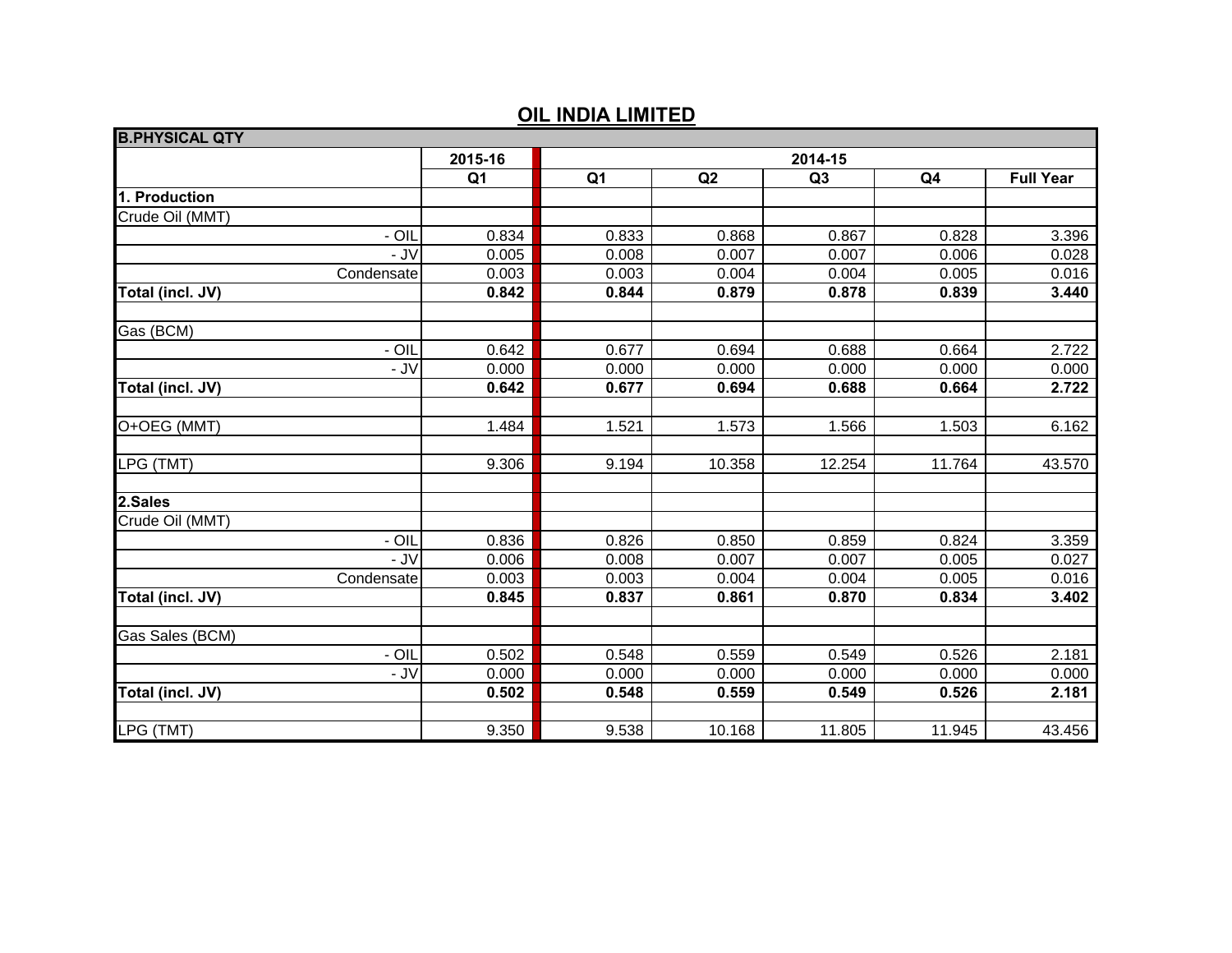| <b>C. FINANCIAL FIGURES (Rs crore)</b> |                |                |         |         |                |                  |  |
|----------------------------------------|----------------|----------------|---------|---------|----------------|------------------|--|
|                                        | 2015-16        | 2014-15        |         |         |                |                  |  |
|                                        | Q <sub>1</sub> | Q <sub>1</sub> | Q2      | Q3      | Q <sub>4</sub> | <b>Full Year</b> |  |
| <b>Crude Oil Sales</b>                 |                |                |         |         |                |                  |  |
| - Excl JV                              | 2167.84        | 1985.12        | 1504.03 | 1452.22 | 1962.32        | 6903.69          |  |
| -JV                                    | 17.37          | 33.52          | 28.28   | 24.63   | 9.25           | 95.68            |  |
| Total (incl. JV)                       | 2185.21        | 2018.64        | 1532.31 | 1476.85 | 1971.57        | 6999.37          |  |
| Gas Sales                              |                |                |         |         |                |                  |  |
| - Excl JV                              | 410.81         | 348.20         | 359.47  | 433.22  | 452.76         | 1593.65          |  |
| -JV                                    | 0.00           | 0.00           | 0.00    | 0.00    | 0.00           | 0.00             |  |
| Total (incl. JV)                       | 410.81         | 348.20         | 359.47  | 433.22  | 452.76         | 1593.65          |  |
|                                        |                |                |         |         |                |                  |  |
| <b>LPG</b>                             | 32.52          | 35.45          | 35.57   | 14.03   | 42.99          | 128.04           |  |
| Condensate                             | 10.15          | 19.80          | 24.74   | 18.52   | 16.97          | 80.02            |  |
| <b>Transportation Income</b>           | 81.75          | 87.19          | 101.80  | 105.84  | 73.70          | 368.53           |  |
| Total Excl. JV                         | 124.42         | 142.44         | 162.11  | 138.39  | 133.66         | 576.59           |  |
| JV Share                               | 0.00           | 0.00           | 0.00    | 0.00    | 0.00           | 0.00             |  |
| Total Incl. JV                         | 124.42         | 142.44         | 162.11  | 138.39  | 133.66         | 576.59           |  |
|                                        |                |                |         |         |                |                  |  |
| Income from Renewable resources        | 27.31          | 19.79          | 21.22   | 10.03   | 11.53          | 62.56            |  |
|                                        |                |                |         |         |                |                  |  |
| Income from OFC Fibre Leasing          | 2.35           | 2.36           | 2.32    | 2.33    | 2.41           | 9.42             |  |
|                                        |                |                |         |         |                |                  |  |
| <b>Sale Revenue</b>                    | 2750.10        | 2531.43        | 2077.43 | 2060.82 | 2571.93        | 9241.59          |  |
|                                        |                |                |         |         |                |                  |  |
| Claim towards Natural Gas Subsidy      | 130.71         | 113.71         | 110.59  | 131.22  | 138.93         | 494.45           |  |
| Income from Services                   | 1.83           | 4.70           | 2.64    | 2.72    | 2.14           | 12.19            |  |
| <b>Other Operating Income</b>          | 132.54         | 118.41         | 113.23  | 133.94  | 141.07         | 506.64           |  |
|                                        |                |                |         |         |                |                  |  |
| <b>Revenue from operations</b>         | 2882.64        | 2649.84        | 2190.66 | 2194.75 | 2712.99        | 9748.23          |  |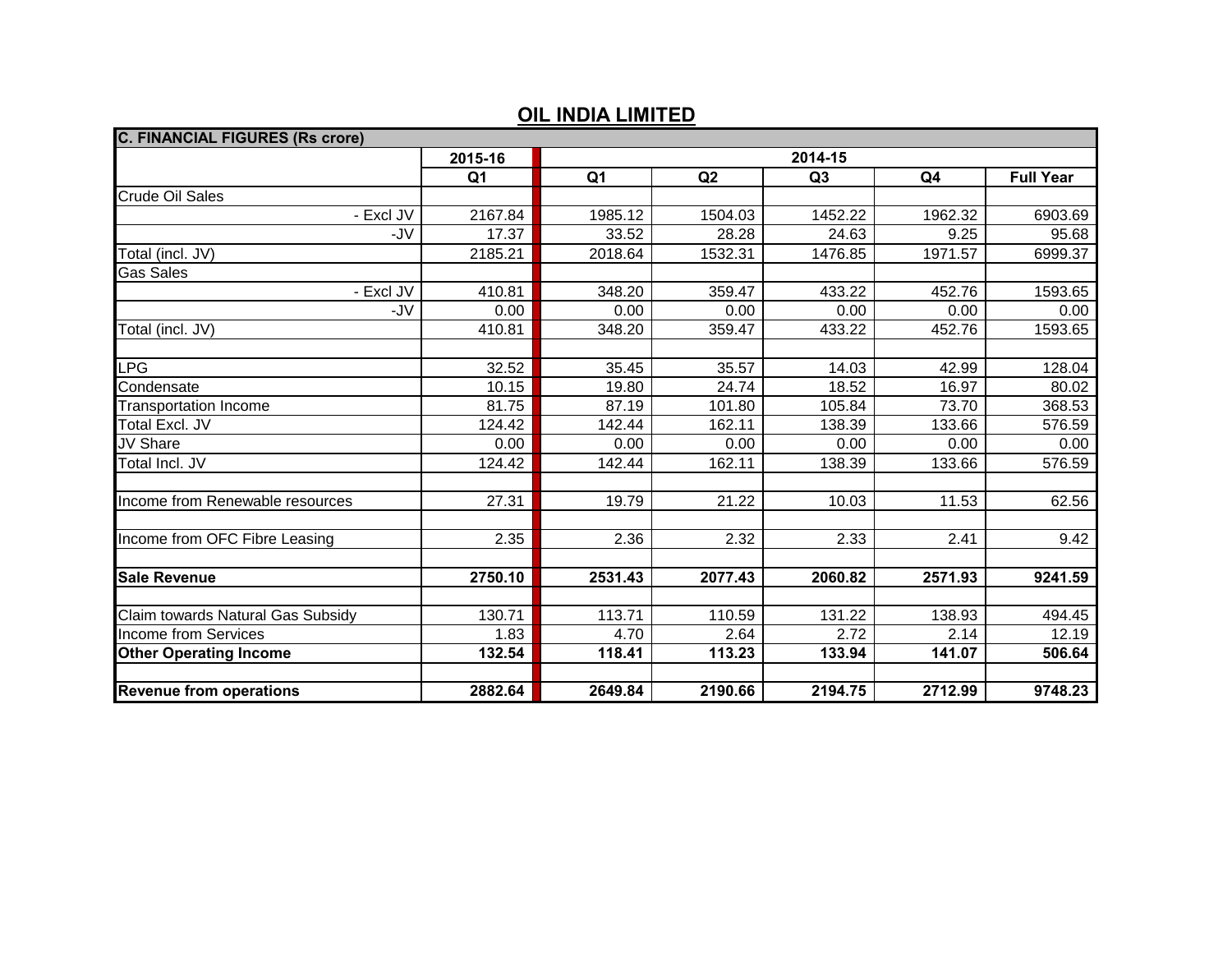| <b>D. CRUDE OIL PRICE &amp; SUBSIDY</b>                        |                |                |          |          |                |                  |
|----------------------------------------------------------------|----------------|----------------|----------|----------|----------------|------------------|
|                                                                | 2015-16        |                | 2014-15  |          |                |                  |
|                                                                | Q <sub>1</sub> | Q <sub>1</sub> | Q2       | Q3       | Q <sub>4</sub> | <b>Full Year</b> |
| 1. Crude Oil Price in USD/BBL                                  |                |                |          |          |                |                  |
| (USD/BBL)                                                      |                |                |          |          |                |                  |
| Pre - Discount                                                 | 61.85          | 108.35         | 101.25   | 74.93    | 53.64          | 84.25            |
| Less: Discount                                                 | 4.43           | 56.00          | 56.00    | 37.54    | 0.00           | 37.31            |
| Post Discount                                                  | 57.42          | 52.35          | 45.25    | 37.39    | 53.64          | 46.94            |
|                                                                |                |                |          |          |                |                  |
| Post Discount-(Rs/BBL)                                         | 3644.45        | 3130.53        | 2742.60  | 2315.56  | 3338.55        | 2870.38          |
| <b>Exchange Rate</b>                                           | 63.47          | 59.80          | 60.61    | 61.93    | 62.24          | 61.15            |
|                                                                |                |                |          |          |                |                  |
| 2. Impact of Under Recovery (Rs crore)                         |                |                |          |          |                |                  |
| <b>Subsidy Discount</b>                                        | 167.43         | 1846.55        | 2238.30  | 1437.73  | 0.00           | 5522.58          |
| <b>Statutory Levies</b>                                        | 27.90          | 304.61         | 369.71   | 232.32   | 0.00           | 906.64           |
| Impact on PBT                                                  | 139.53         | 1541.94        | 1868.59  | 1205.41  | 0.00           | 4615.94          |
| Impact on PAT                                                  | 88.33          | 1021.23        | 1188.97  | 870.70   | 0.00           | 3107.50          |
|                                                                |                |                |          |          |                |                  |
| 3. Upstream Share of Under Recovery (Rs crore)                 |                |                |          |          |                |                  |
| ONGC                                                           | 1132.99        | 13200.10       | 13641.25 | 9458.27  | 0.00           | 36299.62         |
| OIL                                                            | 167.43         | 1846.55        | 2238.30  | 1437.73  | 0.00           | 5522.58          |
| <b>GAIL</b>                                                    | 0.00           | 500.00         | 500.00   | 0.00     | 0.00           | 1000.00          |
|                                                                |                |                |          |          |                |                  |
| <b>Total</b>                                                   | 1300.42        | 15546.65       | 16379.55 | 10896.00 | 0.00           | 42822.20         |
|                                                                |                |                |          |          |                |                  |
| 4. Distribution of Upstream Share of Under Recovery (Rs crore) |                |                |          |          |                |                  |
| <b>IOCL</b>                                                    | 878.84         | 8107.21        | 9097.81  | 6115.74  | 276.35         | 23597.11         |
| <b>BPCL</b>                                                    | 203.33         | 3830.56        | 3530.79  | 2332.88  | (1331.35)      | 8362.88          |
| <b>HPCL</b>                                                    | 218.25         | 3608.88        | 3750.95  | 2447.38  | 1055.00        | 10862.21         |
|                                                                |                |                |          |          |                |                  |
| <b>Total</b>                                                   | 1300.42        | 15546.65       | 16379.55 | 10896.00 | 0.00           | 42822.20         |
|                                                                |                |                |          |          |                |                  |
| 5. Distribution of OIL's Share of Under Recovery (Rs crore)    |                |                |          |          |                |                  |
| <b>IOCL</b>                                                    | 99.14          | 762.00         | 910.26   | 612.30   | 0.00           | 2284.56          |
| <b>BPCL</b>                                                    | 68.29          | 1084.55        | 1328.04  | 825.43   | 0.00           | 3238.02          |
| <b>HPCL</b>                                                    | 0.00           | 0.00           | 0.00     | 0.00     | 0.00           | 0.00             |
| <b>Total</b>                                                   | 167.43         | 1846.55        | 2238.30  | 1437.73  | 0.00           | 5522.58          |